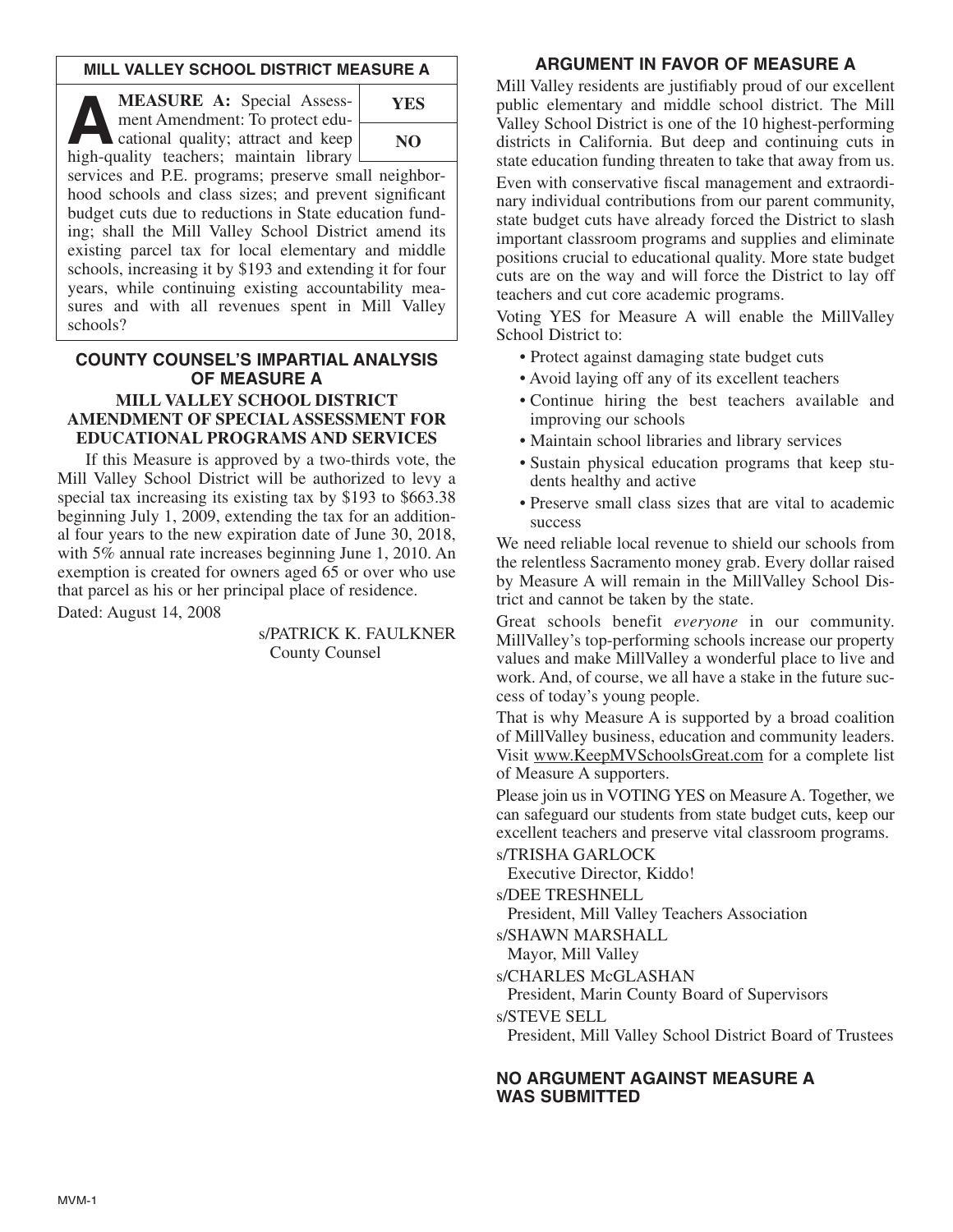# **FULL TEXT OF MEASURE A MILL VALLEY SCHOOL DISTRICT RESOLUTION NO. 1-08/09 RESOLUTION OF THE GOVERNING BOARD OF THE MILL VALLEY SCHOOL DISTRICT PROPOSING AMENDMENT OF EXISTING PARCEL TAX AND ESTABLISHING SPECIFICA-TIONS OF THE ELECTION ORDER**

### August 5, 2008 THE MILL VALLEY SCHOOL DISTRICT GOVERNING BOARD FINDS:

State funding for education has been inadequate and unpredictable and is being further reduced this budget year. The Mill Valley School District (Edna Maguire, Mill Valley Middle, Old Mill, Park, Strawberry Point, and Tamalpais Valley schools) will be forced to reduce, suspend or eliminate important programs beneficial and necessary to the children who attend the schools of the District; and,

The voters of Mill Valley have consistently supported the District's excellent education program through the passage of local parcel taxes and bonds that have enabled the recruitment and retention of superior teachers and staff, small class sizes, and renovation of all six local schools; and,

The voters of the District previously authorized a renewal of the District's parcel tax, which expires on June 30, 2014; however, unless voters authorize an amendment increasing the amount of the tax, updating the purposes for which the proceeds of the tax may be used and extending the length of the existing parcel tax, a substantial reduction and elimination of educational programs and services will result; and

Such voter support for Mill Valley's schools by the community has tangible results in the form of consistently high student test scores and excellent staff; and

The Mill Valley School District cannot continue to maintain its excellent educational program without amending the existing parcel tax, and without an increase to the parcel tax would be forced to reduce teachers and staff and cut vital programs; and

The Mill Valley School District has worked collaboratively with its schools community foundation (Kiddo!), and with all six local PTAs to fill in as much of the funding gap as possible through annual direct contributions; and

These community partners will continue to raise essential funds to provide art, music, drama, poetry, and dance for students across the District, as well as computers and other site needs for all six schools; and

The State of California's budget problems make increased state funding impossible, and the federal government has withheld earmarked federal funds for such services as special education; and

The Mill Valley School District is committed to the highest standards of fiscal accountability and budget transparency, for which it has been publicly praised by the County; and must, by law, create a three-year budget with a minimum 3% reserve; and

Section 4 of Article XIIIA of the California Constitution and Government Code Sections 50075, 50076, 50077, 50079 and 53720, et seq., authorize school districts to levy a special tax for specified purposes upon approval by two-thirds of the votes cast.

NOW, THE GOVERNING BOARD OF THE MILL VALLEY SCHOOL DISTRICT RESOLVES AS FOL-LOWS:

Section 1. An election is called and ordered and shall be conducted on November 4, 2008, at which election will be submitted to the qualified voters of the Mill Valley School District a measure to authorize the amendment of the existing special tax for the purpose of providing specified educational programs, increasing the amount of the tax and extending the length of the tax for a period of four additional years. The full text of the measure is as follows:

"Measure \_\_\_\_\_

### **AMENDMENT OF MILL VALLEY SCHOOL DISTRICT SPECIAL ASSESSMENT FOR EDUCATIONAL PROGRAMS AND SERVICE**S

To protect educational quality; attract and keep high-quality teachers; maintain library services and P.E. programs; preserve small neighborhood schools and class sizes; and prevent significant budget cuts due to reductions in State education funding; shall the Mill Valley School District (Edna Maguire, Mill Valley Middle, Old Mill, Park, Strawberry Point and Tamalpais Valley schools) be authorized to amend its existing parcel tax by increasing its existing tax by \$193, extending the tax for an additional four years from its current expiration date of June 30, 2014, while continuing existing accountability measures and with all revenues spent in Mill Valley schools for the purposes set forth in the measure and maintain the provision for the annual increase in the tax and the senior exemption for any beneficial owner of a parcel who is 65 or over and who uses that parcel as his or her principal place of residence?

The proceeds of the special tax will be used to address the District's Strategic Plan for the specific purposes listed below.

- Attract and keep high quality teachers.
- Maintain school libraries, library services and physical education programs;
- Preserve small neighborhood schools and class sizes;
- Prevent budget cuts due to loss of state funding; and

Under the existing special tax, the rate increases by 5% per year, and the rate will be \$470.38 per year per assessor's parcel on July 1, 2009. Under the amended special tax, the parcel tax shall increase to \$663.38 beginning July 1, 2009, the 5% annual rate adjustments will continue beginning July 1, 2010, until the new expiration date of June 30, 2018.